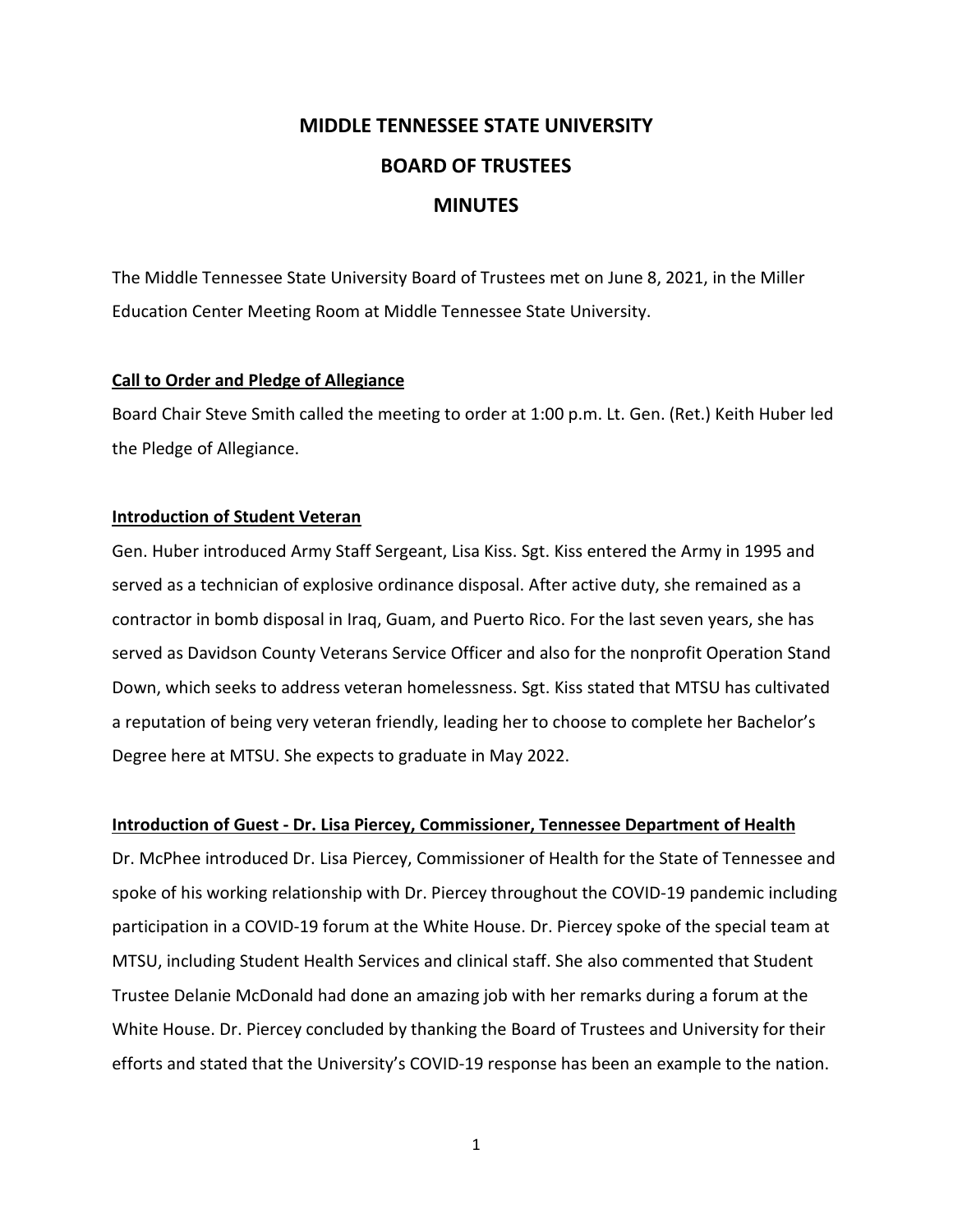#### **President's Opening Comments**

Dr. McPhee informed the Board that Dr. Tibor Koritsanszky, Professor in the Department of Chemistry, passed away suddenly on June 2, 2021 following an auto accident. Professor Koritsanszky was an internationally-recognized expert in computational chemistry and x-raybased structural analysis of molecular crystals. He was a member of the Computational Sciences Ph.D. program, and he taught a diverse array of classes ranging from general education courses in Physical Science to doctoral-level courses in Computational Sciences. He was admired and loved by students and faculty alike for his outstanding intellect, his quiet wisdom, his dry wit, and his kind heart. Dr. McPhee requested that the University keep Dr. Koritsanszky's family in our thoughts and prayers.

## **Roll Call**

Acting Board Secretary Jeff Farrar called the roll. The following trustees were in attendance: J.B. Baker, Tom Boyd, Pete DeLay, Darrell Freeman, Joey Jacobs, Chris Karbowiak, Mary Martin, Stephen Smith, Pam Wright, and Delanie McDonald. A quorum was declared.

President Sidney A. McPhee; Mark Byrnes, University Provost; Joe Bales, Vice President for University Advancement; Bruce Petryshak, Vice President for Information Technology and Chief Information Officer; Deb Sells, Vice President for Student Affairs and Vice Provost for Enrollment and Academic Services; Alan Thomas, Vice President for Business and Finance; Andrew Oppmann, Vice President for Marketing and Communications; Brenda Burkhart, Chief Audit Executive; Jeff Farrar, Associate University Counsel and Acting Board Secretary; and, Kim Edgar, Executive Assistant to the President and Chief of Staff, were also in attendance.

## **Approval of April 6, 2021 Meeting Minutes – Action**

The first agenda item was approval of the minutes from the April 6, 2021 Board Meeting. Trustee DeLay made the motion to approve the minutes from the April 6, 2021 meeting, and Trustee Freeman seconded the motion. A voice vote was taken and the motion to approve the minutes from the April 6, 2021 meeting of the Board passed unanimously.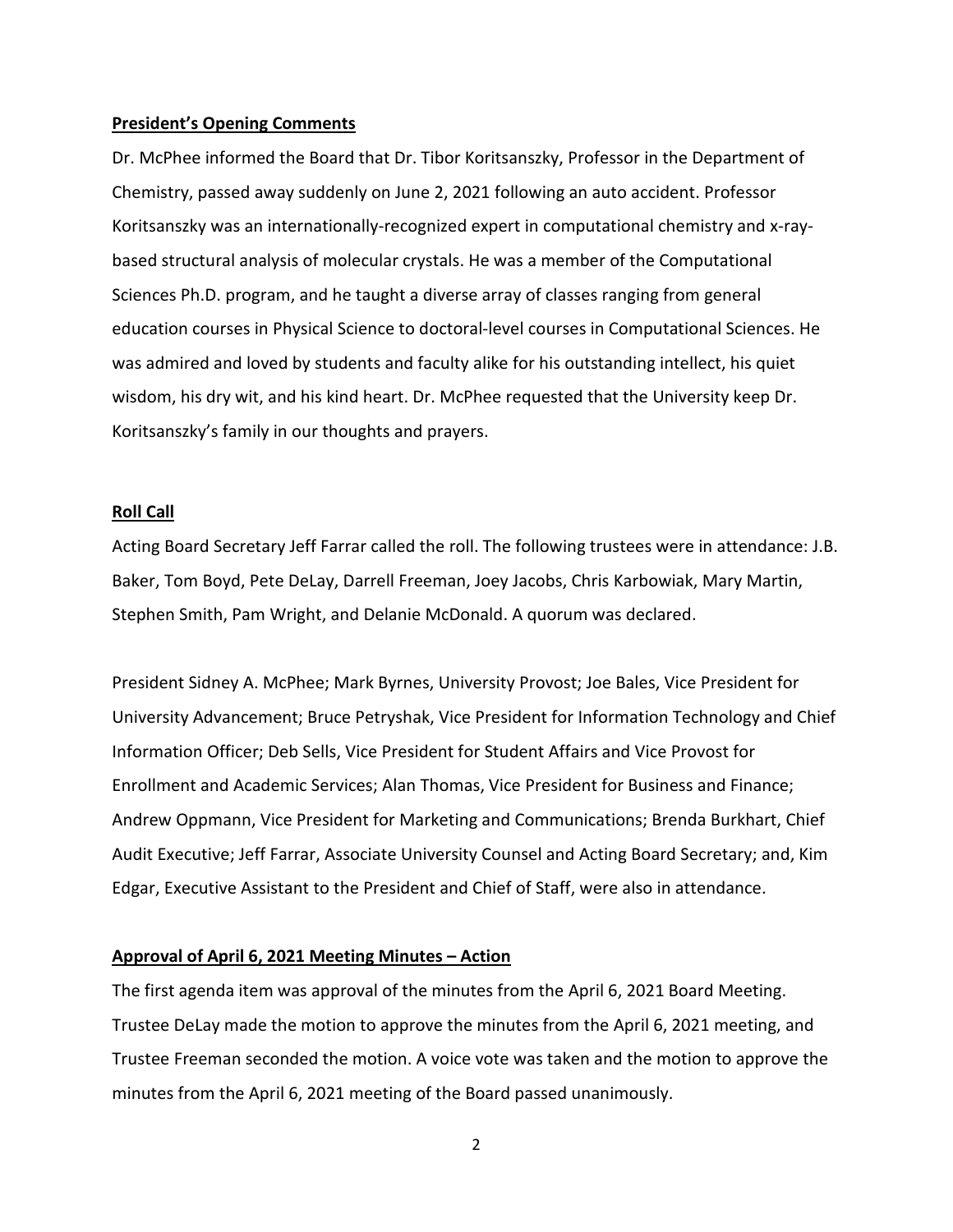## **Committee Report: Academic Affairs, Student Life, and Athletics**

Committee Chair Pam Wright reported that the Academic Affairs, Student Life, and Athletics Committee met on May 25, 2021. The Committee approved the minutes from the March 16, 2021 meeting. The Committee report contained two (2) action items, unanimously approved by the Committee, for the Board's consideration. Several information items were also presented. Materials outlining these actions were made available for review prior to the Board meeting and were contained in the Board notebooks.

### **Approval of Tenure and Promotion Candidates – Action**

Provost Mark Byrnes presented tenure and promotion candidates for approval by the Board. Faculty members applied for tenure and/or promotion in September 2020 and have been reviewed by their department chair/school director, department/school committee, college committee, college dean, provost, and president, as stipulated by MTSU Policies 204 Tenure and 205 Promotion of Tenured and Tenurable Faculty, and their respective college and department policies. The President and University Provost recommend they be granted tenure and/or promotion effective August 1, 2021. The Committee unanimously approved 22 candidates recommended for tenure and 38 candidates for promotion.

#### **Board Priority Consistent with Strategic Plan – Action**

Trustee DeLay made a motion to make the MTSU Board of Trustees' number one priority, consistent with the strategic plan, to increase the graduation rate of the entire University over the coming five years. Trustee Freeman seconded the motion. The motion passed unanimously.

## **Informational Items**

Informational items brought before the Committee included updates on application and enrollment activity, athletics, diversity, student success initiatives, closing the achievement gap, and the financial impact of non-returning students.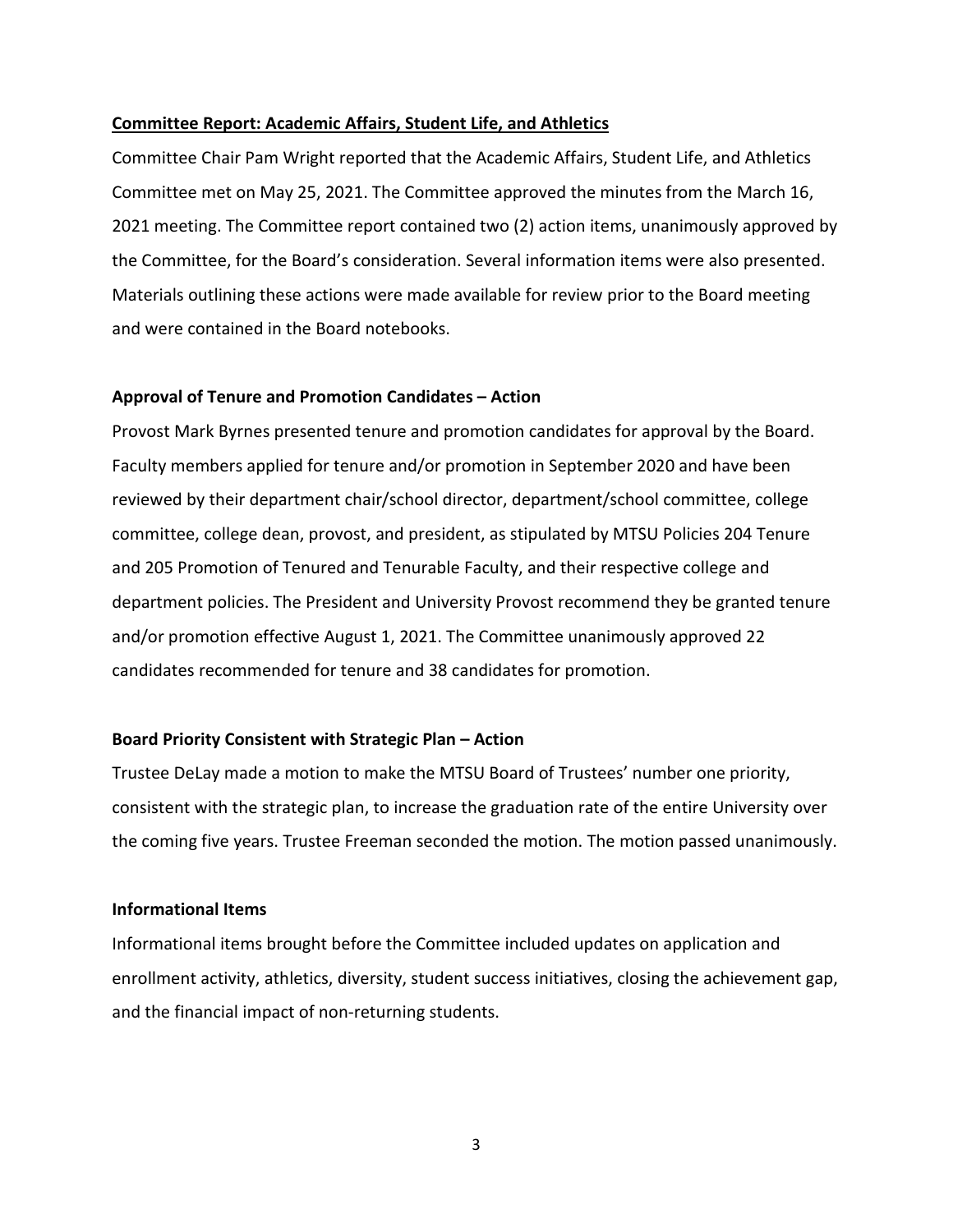#### **Motion**

Trustee Baker made the motion to approve the action items recommended by the Committee and Trustee Freeman seconded the motion. A voice vote was taken and motion carried.

Vice Chair Freeman stated that Dr. Byrnes responded to his question of diversity in the tenure and promotion candidates. Vice Chair Freeman said he is able and willing to help to improve diversity in tenure and promotion candidates.

#### **Committee Report: Audit and Compliance Committee**

Committee Chair Pete DeLay reported the Audit and Compliance Committee met on May 25, 2021. The Committee approved the minutes from its March 16, 2021 meeting. The Committee report contained three (3) action items, unanimously approved by the Committee, to be considered and voted on by the Board. Several information items were also presented. Materials outlining these actions were made available for review prior to the Board meeting and were contained in the Board notebooks.

#### **Revision to Policy 25 Equal Opportunity, Affirmative Action, and Nondiscrimination – Action**

The proposed revisions to Policy 25 Equal Opportunity, Affirmative Action, and Nondiscrimination were drafted to reflect the adoption of MTSU Policy 29 Title IX Compliance and to update job titles and terminology. The policy revision passed unanimously.

#### **Review and Approval of the Audit and Compliance Committee's Charter – Action**

T.C.A. Title 4, Chapter 35 requires state governing boards that are responsible for the preparation of financial statements to have an audit committee and the audit committee must have a charter that is approved by the Comptroller of the Treasury. The MTSU Audit and Compliance Committee Charter in Section IV.G.1. requires a review of the charter every four years or as needed to assess the adequacy of the charter. Any proposed changes need the approval of the Board and the Comptroller of the Treasury. The current charter is dated September 12, 2017. The charter has been reviewed for compliance with state law and the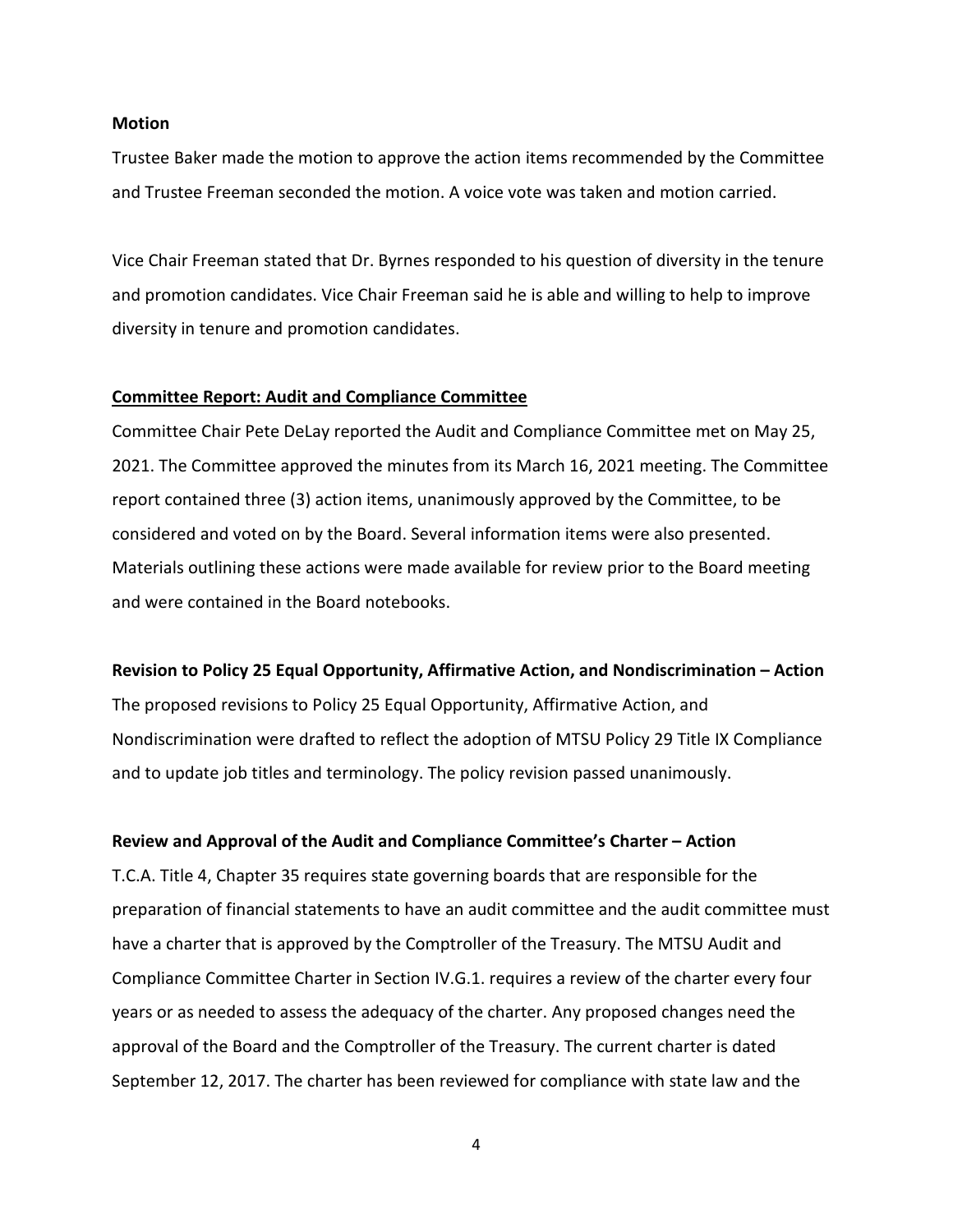Comptroller of the Treasury's Guidelines for Audit Committee Charters. There are no proposed revisions to the current Audit and Compliance Committee Charter other than to update the signatures to the current Chair of the committee. The Committee approved the Charter unanimously.

## **Review and Approval of the Audit Charter for the Audit Office – Action**

The *International Standards for the Professional Practice of Internal Auditing (Standards)*  requires, "The purpose, authority, and responsibility of the internal audit activity must be formally defined in an internal audit charter, consistent with the Mission of Internal Audit and the mandatory elements of the International Professional Practices Framework (the Core Principles for the Professional Practice of Internal Auditing, the Code of Ethics, the *Standards,* and the Definition of Internal Auditing.) The chief audit executive must periodically review the internal audit charter and present it to senior management and the Board for approval. The Audit Charter presented for approval is the same charter approved in May 2017 when MTSU's governance changed to the Board of Trustees. The charter has been reviewed for compliance with state law, MTSU Policy 70 Internal Audit, and the *Standards* with no proposed revisions except to update the signatures to include the current Chair of the Audit and Compliance Committee. The Committee approved the Charter unanimously.

## **Informational Items**

Informational items brought before the Committee included a report on the independence of the Chief Audit Executive and a quarterly report of results of internal audit reports.

The Committee went into executive session to discuss audits and investigations.

#### **Motion**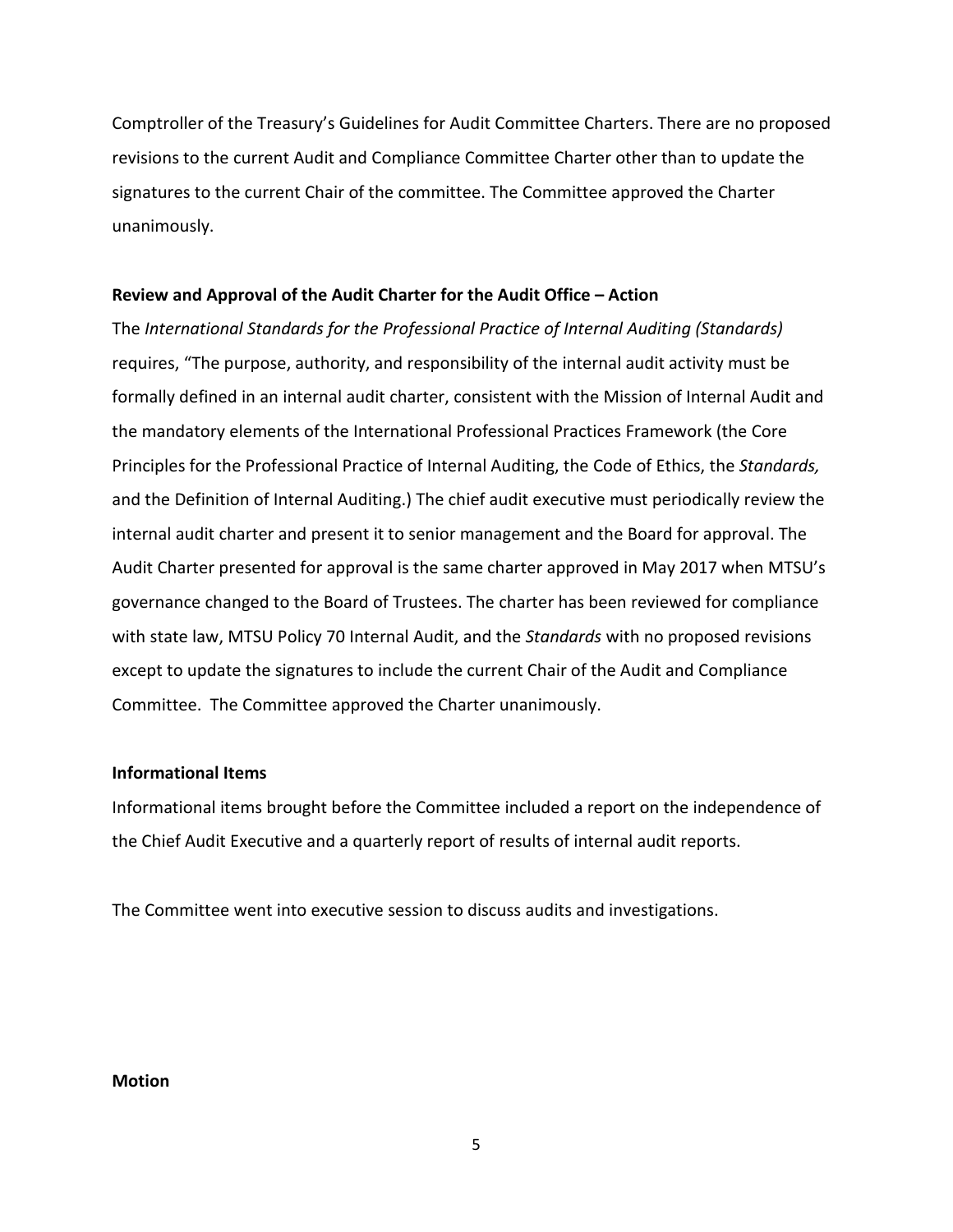Trustee Freeman made the motion to approve the action items recommended by the Committee and Trustee Wright seconded the motion. A voice vote was taken and the motion to approve the action items carried.

#### **Committee Report: Executive and Governance Committee**

Trustee Freeman reported that the Executive and Governance Committee met on May 25, 2021. The Committee approved the minutes from its March 16, 2021 meeting. The Committee report contained two (2) action items, unanimously approved by the Committee, to be considered and voted on by the Board. Materials outlining the action items were made available for review prior to the Board meeting and were contained in the Board notebooks.

#### **Proposed Policy Revision to Board of Trustees Policy: Board Committees – Action**

The Southern Association of Colleges and Schools Commission on Colleges requires that a governing board "defines and regularly evaluates its responsibilities and expectations" (Standard 4.2.g. Board Self-Evaluation). The University's compliance certification report for reaffirmation of accreditation must explain how the MTSU Board of Trustees meets the requirement, supported by evidence such as Board policies and procedures, minutes of meetings, schedules for self-evaluation, and reports on findings from those evaluations. The proposed change will clarify the Executive and Governance Committee's responsibility for a regular schedule of Board self-evaluation and use of evaluation results for improvement. The Committee unanimously approved this policy revision.

#### **Proposed New Board of Trustees Policy: Requests to Address Board of Trustees – Action**

Board Bylaws Section 8.d.4. permits anyone wishing to address the Board to submit a written request to do so at least seven (7) days prior to the scheduled Board meeting. At the April 6, 2021 Board of Trustees meeting, several Trustees expressed that the Board needed procedures for considering and fulfilling such requests. Proposed Board Policy, Requests to Address Board of Trustees, sets forth procedures for such requests including a procedure for making such requests; a listing of permissible subjects; time allocation for speakers; and other matters. The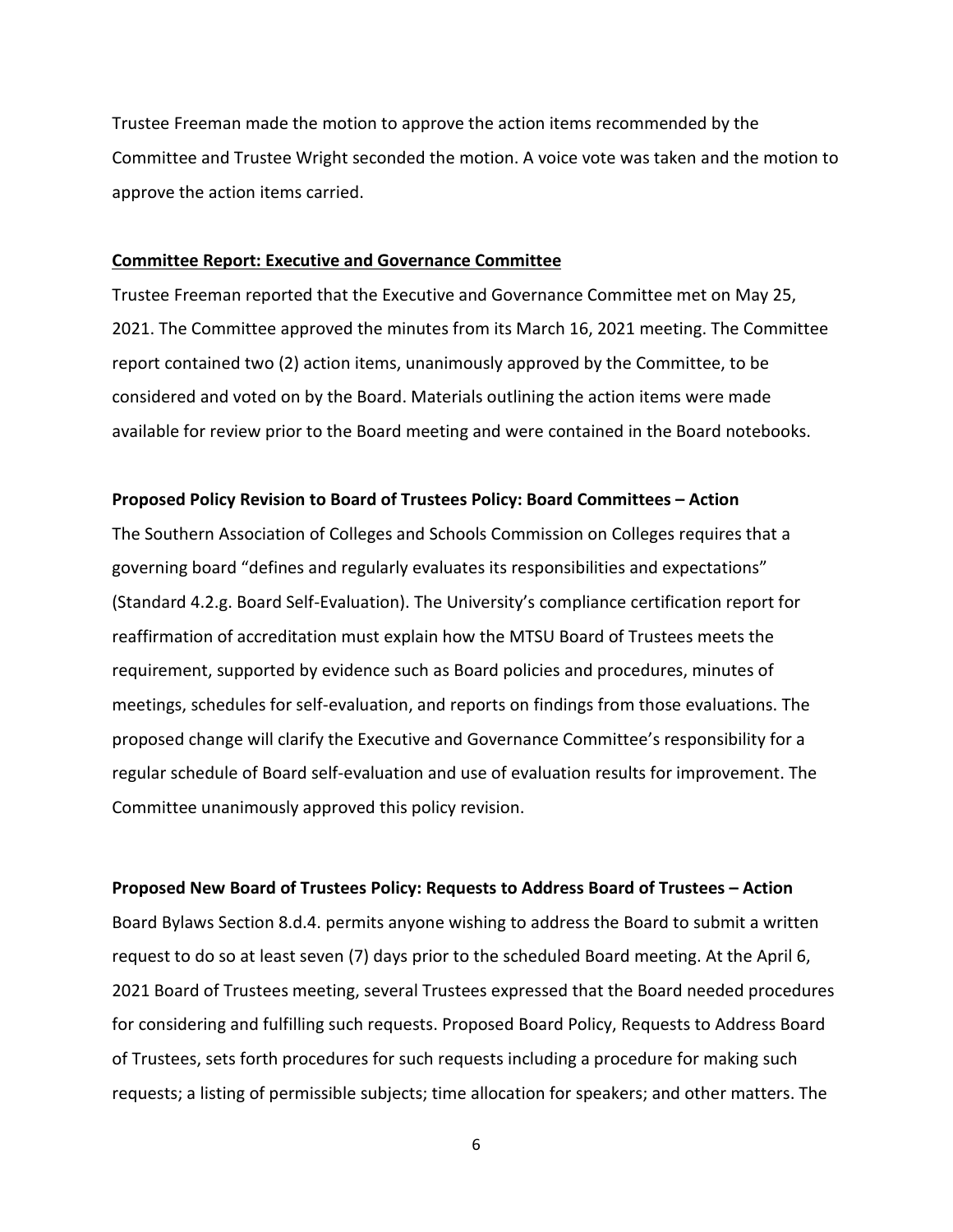Committee unanimously approved this new policy.

## **Informational Items**

Informational items brought before the Committee included a presentation on general parliamentary rules.

## **Motion**

Chairman Smith made the motion to approve the action items recommended by the Committee and Trustee Freeman seconded the motion. A voice vote was taken and motion carried.

## **Committee Report: Finance and Personnel Committee**

Trustee Jacobs reported that the Finance and Personnel Committee met on May 25, 2021. The Committee approved the minutes from its March 16, 2021 meeting. The Committee report contained six (6) actions items, unanimously approved by the Committee, to be considered and voted on by the Board. Information items were also presented. Materials outlining these actions were made available for review prior to the Board meeting and were contained in the Board notebooks.

## **Permanent Appointment of the University Counsel – Action**

Policy 808 Compensation Reporting and Approvals requires the appointment and salary recommendation of Vice Presidents or other executives reporting directly to the President be approved by the Board of Trustees. President McPhee requested approval to appoint Mr. James Floyd as University Counsel, as well as seeking approval of the salary requested. The Committee unanimously approved this new appointment. Dr. McPhee introduced Mr. Floyd who thanked everyone for the opportunity to serve as University Counsel.

**Capital Disclosures – Action**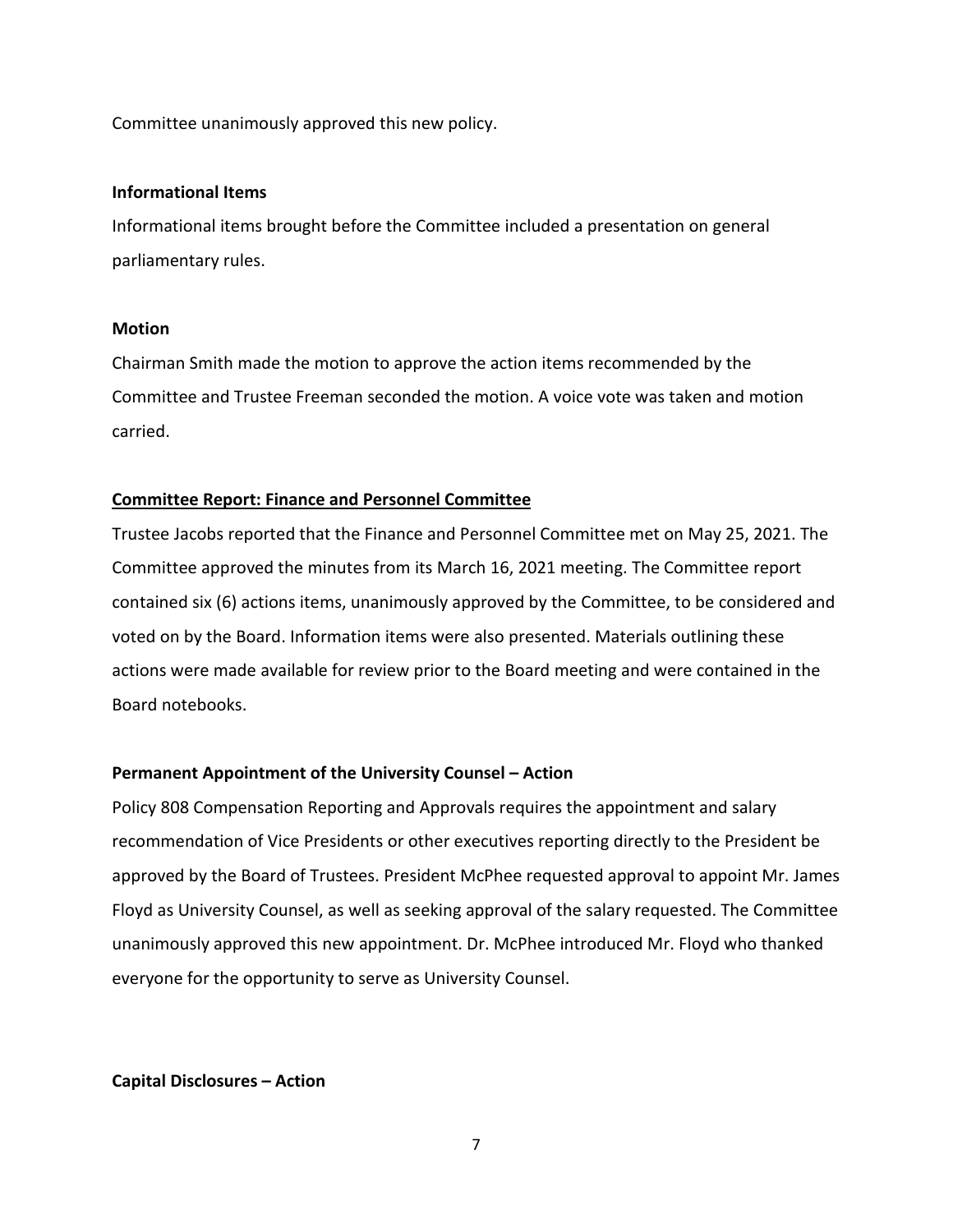In accordance with THEC Policy 4.0.6C, concerning disclosure of projects funded through bonds, gifts, grants, or local funds, MTSU plans to submit one project, the Campus Quadrangle Improvements, as part of the FY 2022/2023 MTSU Capital Budget Request. This disclosure is to replace the Campus Quadrangle Site Improvements that is currently disclosed but will expire July 2022. On May 14, 2021, MTSU disclosed another project, the College Heights Renovation project, to THEC via quarterly disclosure to be included in the FY 2021/2022 MTSU disclosure list. This proposed project will serve the University Police Department by renovating space to accommodate a police training simulator and provide office space for emergency management and police personnel. Disclosure of a capital project is the first step in the project approval process and indicates an institution is considering a large-scale project investment but does not obligate the University to carry out the work identified. The Committee unanimously approved the Capital Disclosures as presented.

#### **Capital Maintenance Projects Submittal - Action**

The Board of Trustees is charged with approving the Capital Maintenance Project requests for MTSU for FY 2022/2023 in conjunction with instructions received from THEC. These requests include Capital Maintenance requests for eight (8) projects for FY 2022/2023 totaling \$11,798,000 and a Summary of Capital Maintenance potential project requests for four additional years, FY 2023/2024 through FY 2026/2027. The Committee unanimously approved this Capital Maintenance Projects Submittal.

#### **Tuition, Fees, and Housing Rates Approval - Action**

The University is proposing a 1.99% increase in tuition for all students, which complies with THEC's binding range of  $0 - 2.0$ %. The University is recommending an additional 3% increase in graduate tuition. In addition to tuition, materials were also provided for both mandatory and nonmandatory fee requests as well as housing rates. Nonmandatory fees and housing rates are only subject to approval by the MTSU Board of Trustees. The total impact of the combined increase in undergraduate tuition and mandatory fees is a 1.78% increase on students taking 15 hours, which complies with THEC's total guidance of  $0 - 2.0$ %.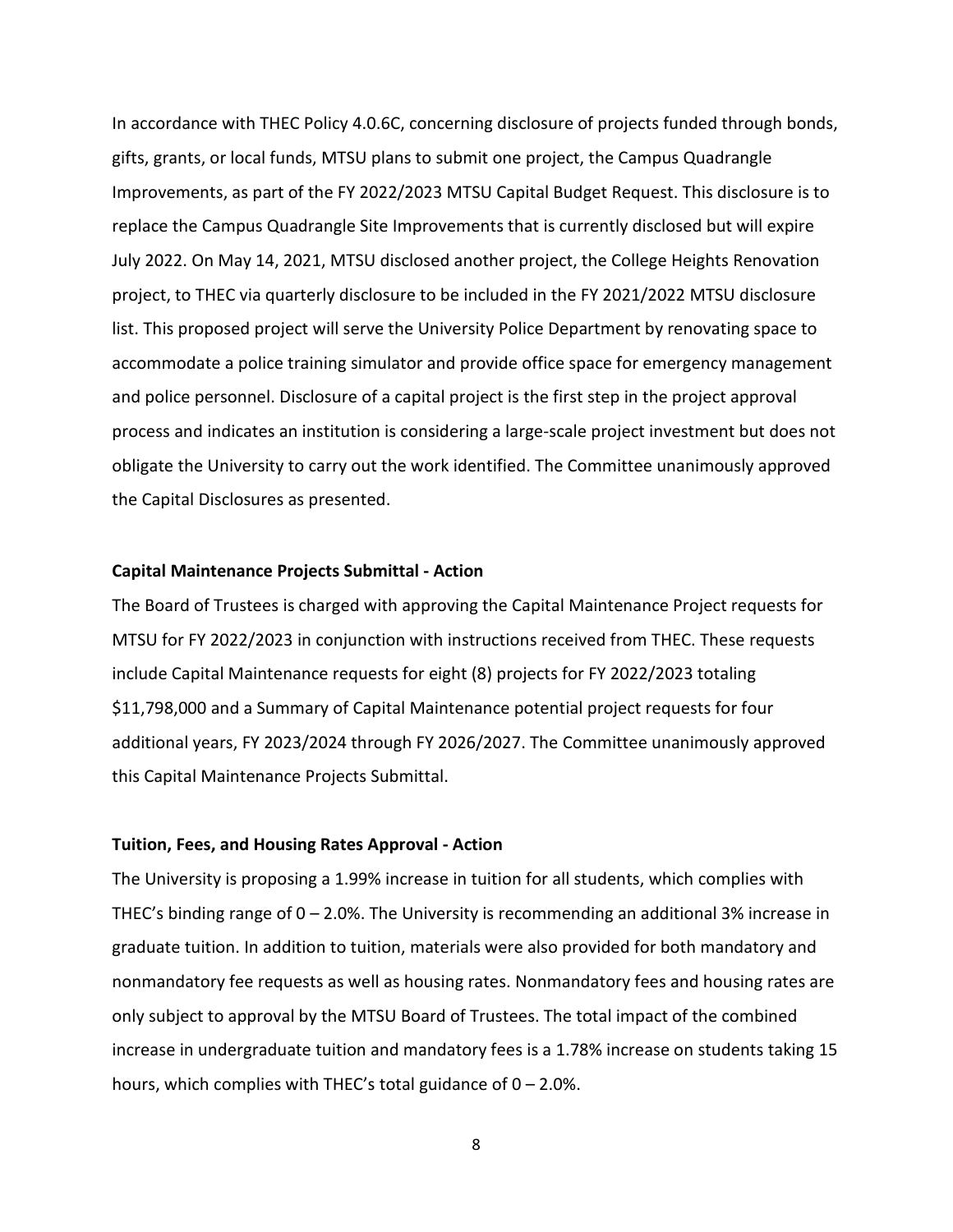By Tennessee law (T.C.A. § 49-7-1603), MTSU is required to give public notice of proposed increases to tuition and mandatory fees charged to in-state undergraduate students at least fifteen days prior to holding a public meeting to adopt the increases. The public comment period ran from May 21, 2021 through June 5, 2021 at 4:30 p.m. CDT. All public comments received were collected and provided to Board members prior to the meeting. MTSU appreciates the perspectives provided in the comments and has given careful consideration to the impact that any increase will have on student affordability.

The Committee unanimously approved this recommendation for tuition, fees, and housing rates as presented.

#### **Compensation - Action**

Policy 808 Compensation Reporting and Approvals requires the Board of Trustees to approve salary increases of MTSU employees. The Governor's budget provided \$1.1 million in nonrecurring funding for the creation of a 2.0% salary pool covering the period from January 1, 2021 through June 30, 2021. The Committee approved a one-time bonus equivalent to six months of a 2% salary increase or \$500, whichever is greater, for regular employees, both full and part-time, on the payroll as of December 31, 2020. The bonus will be calculated based on the annual salary as of May 31, 2021 and paid in the June 2021 payroll. The estimated cost of this bonus is \$1.7 million including benefits. A recommendation for other recurring salary pools provided in the Governor's Budget will be presented to the Finance and Personnel Committee at the August 2021 meeting. The Committee unanimously approved this compensation plan as presented.

#### **Approval of Operating Budgets - Action**

Under the FOCUS Act, the Board of Trustees is charged with approving the operating budgets and setting the fiscal policies for MTSU. The Estimated Budget is the final budget for any given fiscal year and allows the University to reflect any adjustments needed for spring enrollment, additional funding provided through state appropriations, and other miscellaneous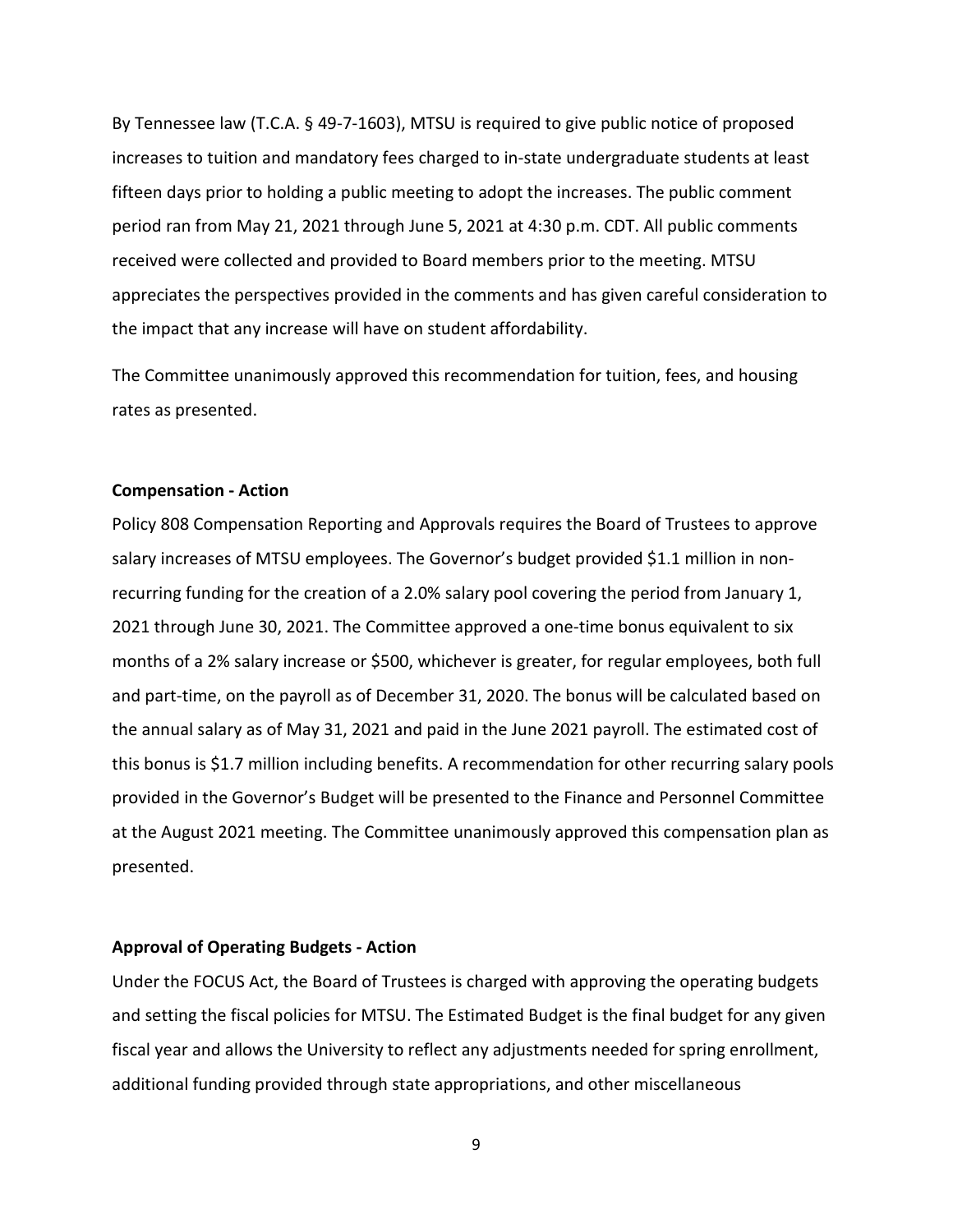adjustments. The Proposed Budget is the base budget for the upcoming fiscal year and is based on including 1.5% of the approved 1.78% tuition and mandatory fee increase, salary and operating appropriation increases approved by the General Assembly for 2021/2022, and a stable enrollment. Both the 2020/2021 Estimated Budget and the 2021/2022 Proposed Budget were unanimously approved by the Committee.

## **Informational Items**

Informational items were presented that included an overview of capital outlay project requirements.

## **Motion**

Trustee Freeman made the motion to approve the action items recommended by the Committee and Trustee Boyd seconded the motion. A voice vote was taken and motion carried.

Student Trustee McDonald made a recommendation that in the future, MTSU explain in greater detail the purpose of the tuition increase, that it is an annual increase, and that it is a trade-off to either increase tuition or cut services. After reading the public comments, she feels more transparent and detailed information would answer questions that many have asked.

## **Recognition of Student Trustee – Information**

Chairman Smith and President McPhee recognized Trustee Delanie McDonald for her service as the MTSU Student Trustee. Both stated that Trustee McDonald did a remarkable job in representing the students of MTSU over her one-year term as Student Trustee. The Board wishes her the very best as she continues to pursue her graduate studies at MTSU.

## **Appointment of Student Trustee – Action**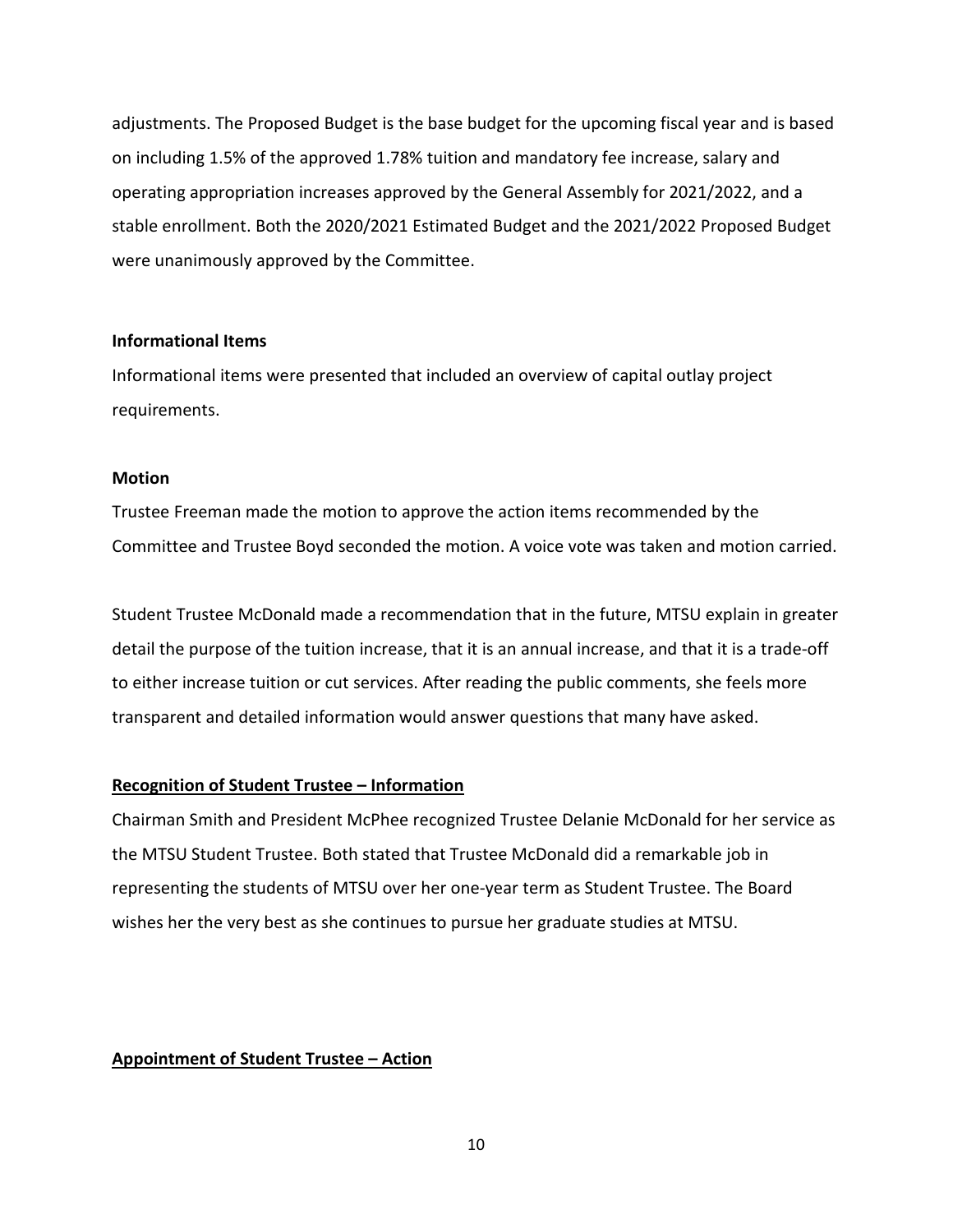Article 4.5 of the Bylaws provides for a one-year appointment for the student representative to the Board of Trustees. The expiration of Trustee McDonald's term requires the appointment of a new Student Trustee. Dr. McPhee gave a summary of the selection process for Student Trustee, which is managed by the Office of the Vice President for Student Affairs and the Student Government Association. Three finalists were selected and their applications were sent to the Office of the President for review. Based on this review, Dr. McPhee recommended Ms. Gabriela Jaimes to the Board as the next Student Trustee. Ms. Jaimes is a Communication Studies major and has served as the President of the MTSU Communication Studies Club. She has also worked as a volunteer with the Juvenile Diabetes Foundation and with Borderless Arts Tennessee, which involves young people with disabilities in exploring the Arts.

Trustee Freeman made the motion to accept the recommendation of Ms. Gabriela Jaimes as the student representative for the MTSU Board of Trustees and Trustee Delay seconded the motion. A voice vote was taken and the motion passed unanimously.

Trustee Jaimes thanked everyone for the opportunity to serve as student trustee.

## **Recognition of Faculty Trustee – Information**

Chairman Smith announced this was Trustee Martin's final meeting as the Board's Faculty Trustee and commended Trustee Martin as being an outstanding representative of her peers. Trustee Martin thanked everyone for the opportunity to serve the past two years as Faculty Trustee.

#### **Appointment of Faculty Trustee - Information**

Dr. McPhee introduced Dr. Rick Cottle to the Board of Trustees as the new Faculty Trustee selected by the University Faculty Senate. Dr. Cottle is a 25+ year textile/apparel industry veteran who earned a B.S. in Textile Technology from Auburn University in 1984, an MBA from University of Phoenix in 2003, and a Ph.D. in Consumer Affairs from Auburn University in 2012. Dr. Cottle joined MTSU's College of Behavioral and Health Sciences in 2013 and teaches a broad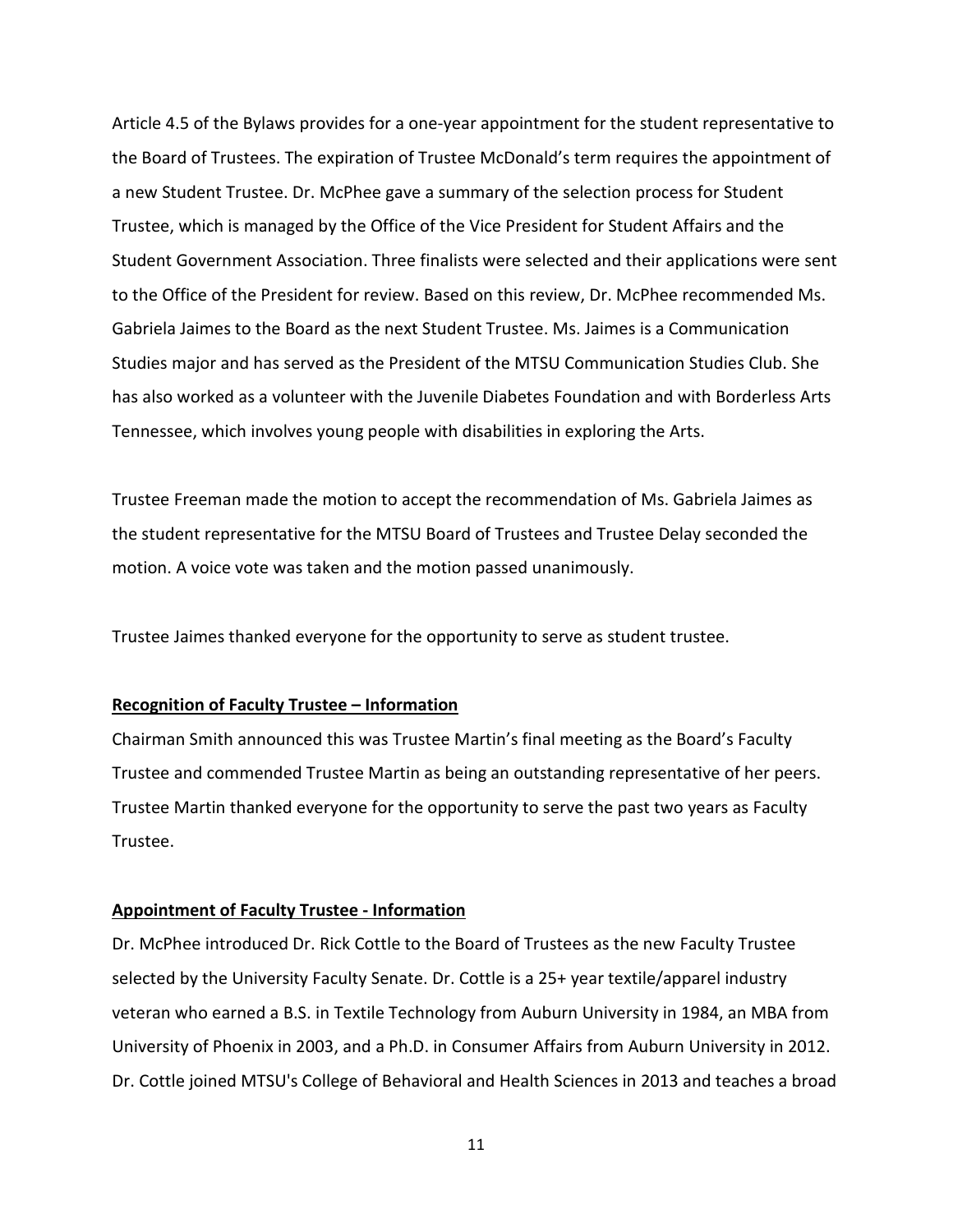spectrum of topics within the textile/apparel industry. Dr. Cottle's research focuses on Three-Dimensional (3D) Body Scanning as it pertains to the fit of apparel items to the human body. He is also a board member of the Rutherford County Arts Alliance, Mainstreet Murfreesboro, Nashville Fashion Alliance, and Nashville Fashion Week. Dr. Cottle thanked everyone for the opportunity to serve as Faculty Trustee.

#### **Report of the President**

#### **Covid-19 Update**

Dr. McPhee gave an update on the removal of campus mandates for the wearing of masks, maintaining social distancing, and observing modified room capacities. He noted, however, masks will still be required on campus public transportation, such as Raider XPress, and for symptomatic patients in our Student Health Services facility. Given the ready supply of vaccine available to the campus, as well as throughout the state and nation, members of our community can make informed and individual choices about their health and safety, including appropriate actions and measures they should take to protect themselves from COVID-19.

### **Summer and Fall Enrollment**

Dr. McPhee reported that summer classes are underway along with multiple new student orientation sessions. University administration is continuing to monitor enrollment numbers and faculty and staff are preparing to be back in their classrooms and anxiously waiting to welcome students for the first day of class on August 23.

## **Update from Information Technology**

At the request of Trustees Baker and Delay, Dr. McPhee invited Bruce Petryshak, Vice President of Information Technology and Chief Information Officer, to give a brief overview on MTSU strategies regarding cyber security. Mr. Petryshak gave a high level summary of IT security including a unified threat management that involves various layers of IT security.